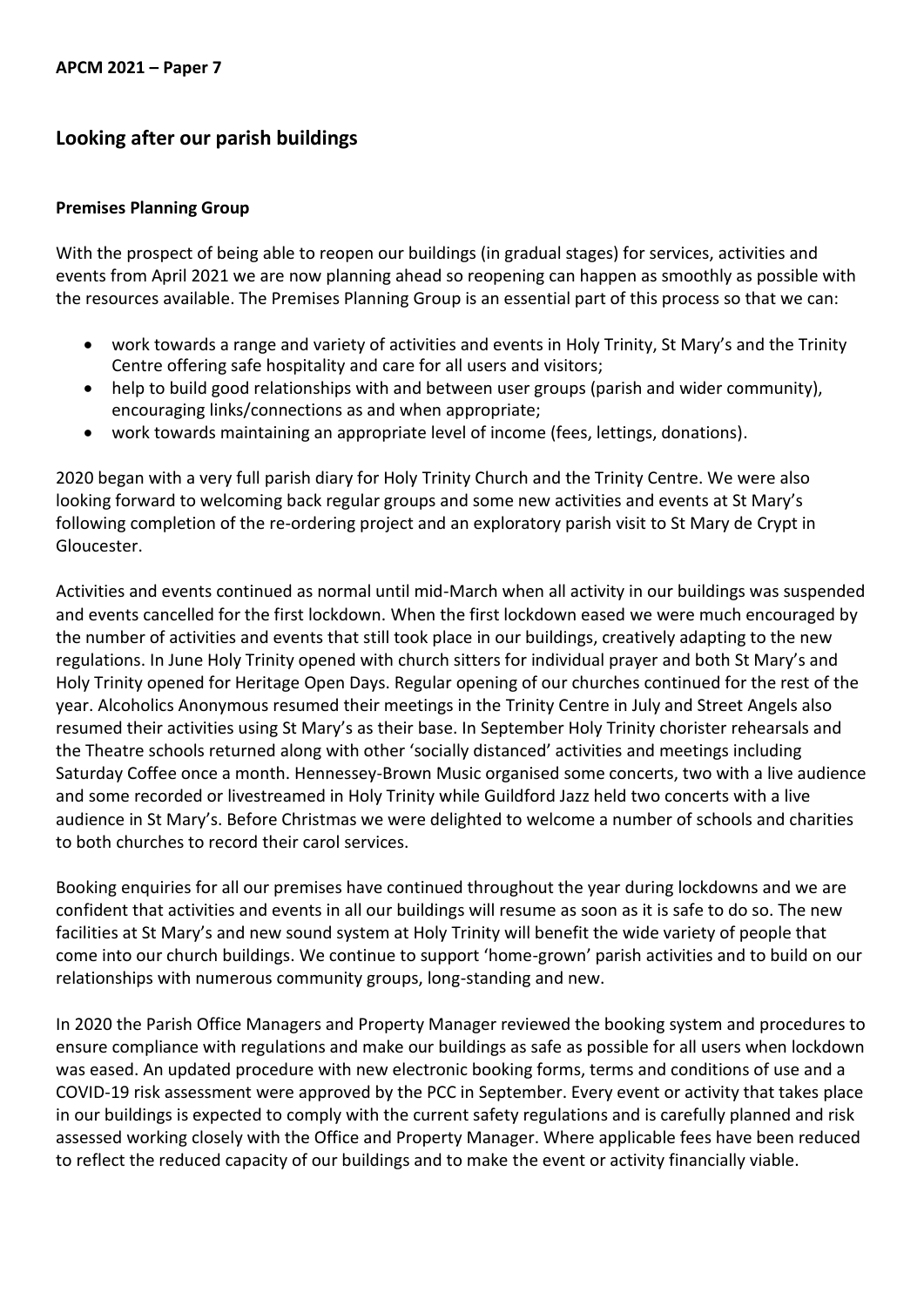Special thanks must go to Robert Munro, Property Manager (who joined us in January following Ken Fuller's retirement) and cleaners, Carol Barnes and Helen Greatley, for enabling us to offer safe hospitality and care to all who have used our buildings throughout the year.

*Corinne Jones*

### **Buildings**

With one exception, no major new capital projects commenced in 2020, but the year saw the completion and further progress in a number of areas.

### *Holy Trinity Church*

During the second autumn lock-down DM Systems installed a new Sound and Audio-Visual system, and Organ Camera system, the only new project that commenced in 2020. This was fully operational by the end of the year. Heritage Information Boards required by the Heritage Lottery Fund when the two sets of High Street steps were rebuilt were delivered in the year and will be erected in the upper church yard.

### *St Mary's*

Despite the lockdown from March onwards, with the permission of the Archdeacon, the major re-ordering project begun in 2018 was completed providing a new entrance and toilets, replacement heating system with underfloor and perimeter radiators, re-aligned drive way, new kitchen and new meeting room. With funds still available for the project a budget of £35,000 was set for a range of additional items covering fittings and equipment which will mainly be incurred in 2021.

## *Trinity Centre*

Following correspondence with Guildford Borough Council, a Conservation Area Planning Application was made to replace all the west windows in the Trinity Centre. This was rejected, partly due to a discussion relating to the three windows previously permitted in 2018 all looking different because they had not been completed. These three windows have now been completed, and a revised Planning Application will be made in 2021.

### *Angus McIntosh*

### **HTSM bellringing**

A year of very restricted ringing during which we managed:

- 25 Sunday services. Of these, 17 were rung under guidance on coronavirus restrictions which allowed only four ringers (or five with a family bubble) into the ringing chambers.
- Service ringing for the ordination of Rev Tom Pote.
- A single bell was rung for Christmas Eve and Christmas Day services.
- 9 Wednesday practices.
- 1 quarter peal rung for an evensong.
- 0 full peals.
- 1 visiting band (ringers from Glasgow and Inveraray).
- 9.5 hours of general maintenance on the bell fittings.
- Whilst we could not fully ring to commemorate the significant anniversaries, the tenor bells at Holy Trinity and St Mary were tolled for VE Day, and at Holy Trinity for VJ Day and Remembrance Sunday.
	- o Note, for VE Day, tenor bells were rung at 3pm to form a line of ringing from St Nicolas, St Mary, Holy Trinity and up to Merrow and West Clandon.